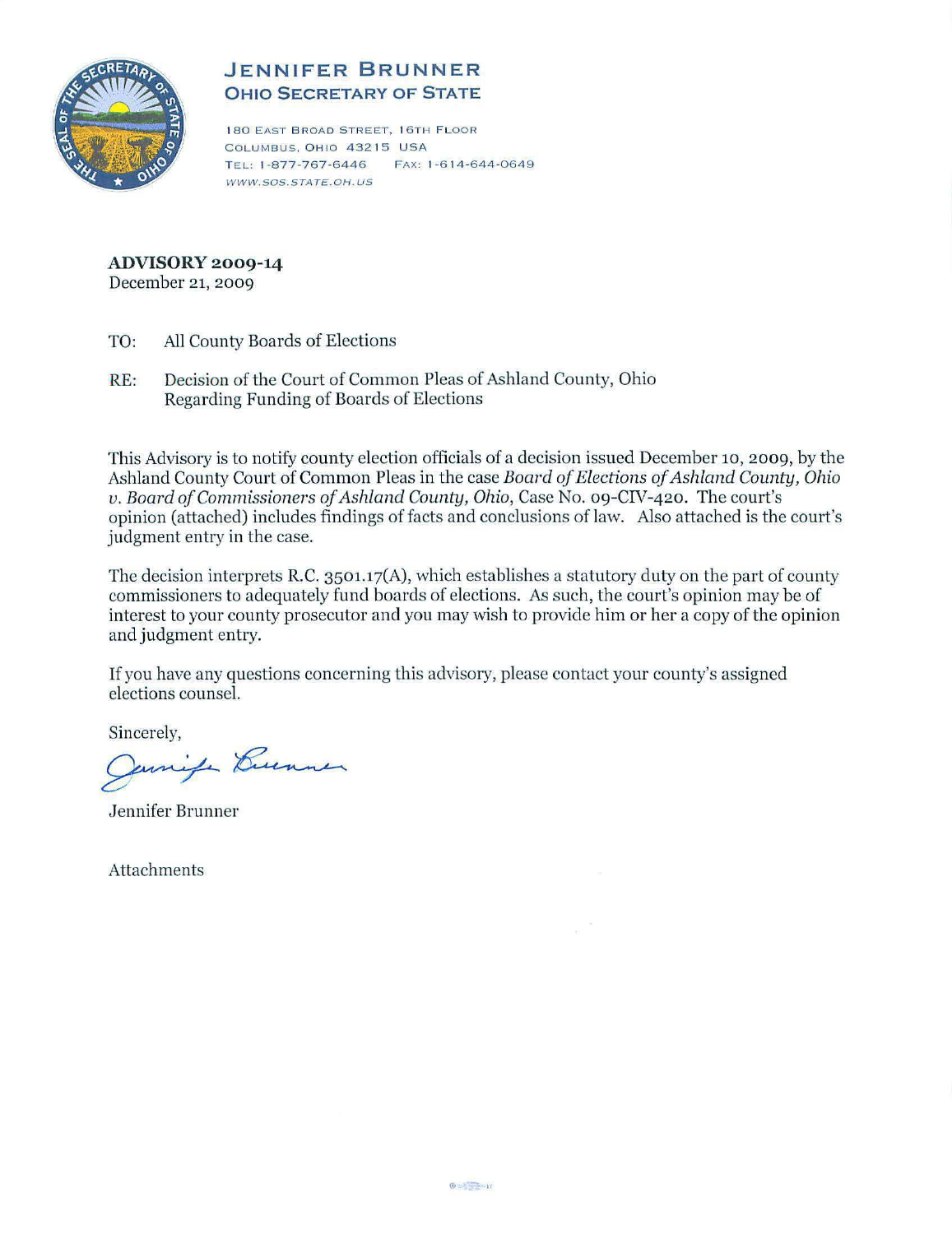### IN THE COURT OF COMMON PLEAS ASHLAND COUNTY, *omo*

2009 DEC 10 AM 10: 34

### BOARD OF ELECTIONS OF ASHLAND COUNTY, *omo*

CASE NO. 09

Plaintiff nide and the number of the NIDGE JUDITH A. CROSS Sitting by Assignment

Vs.

 $v\!+\!o$ 

 $\mathsf{I}$ 

 $g_{\mu\nu}$ cles

## BOARD OF COMMISSIONERS OF ASHLAND COUNTY, *omo*

Defendant FINDINGS OF FACT CONCLUSIONS OF LAW

This matter came before the Court upon the complaint of Plaintiff asking this Court to require Defendant to appropriate a sum of money sufficient to allow Plaintiff to pay all outstanding bills for the year 2009. 'The action is brought under O.R.C. Section 3501.17(A) wherein the commissioners of each county are mandated to appropriate funds to cover the necessary and proper expenses of the Board of Elections for said county.

This action is not a mandamus action but a specific statutory procedure. The Board of Elections has an unique position in county government in that while the county is required to fund the activities of the Board, the Board itself is under the control of and answerable only to the Secretary of State. The Board of Elections has independent authority over its own budget.

This independence is granted to the Board of Elections to ensure that the right to vote, which can only be guaranteed by effective and efficient public elections is not compromised by any political concerns, as stated in *State ex rel Ruggles v Howser,* No. CA 87-11-017 (1988) Ohio App LEXIS 1678 ( $12<sup>th</sup>$  Dist. 1988) and quoted in *Stauffer v*.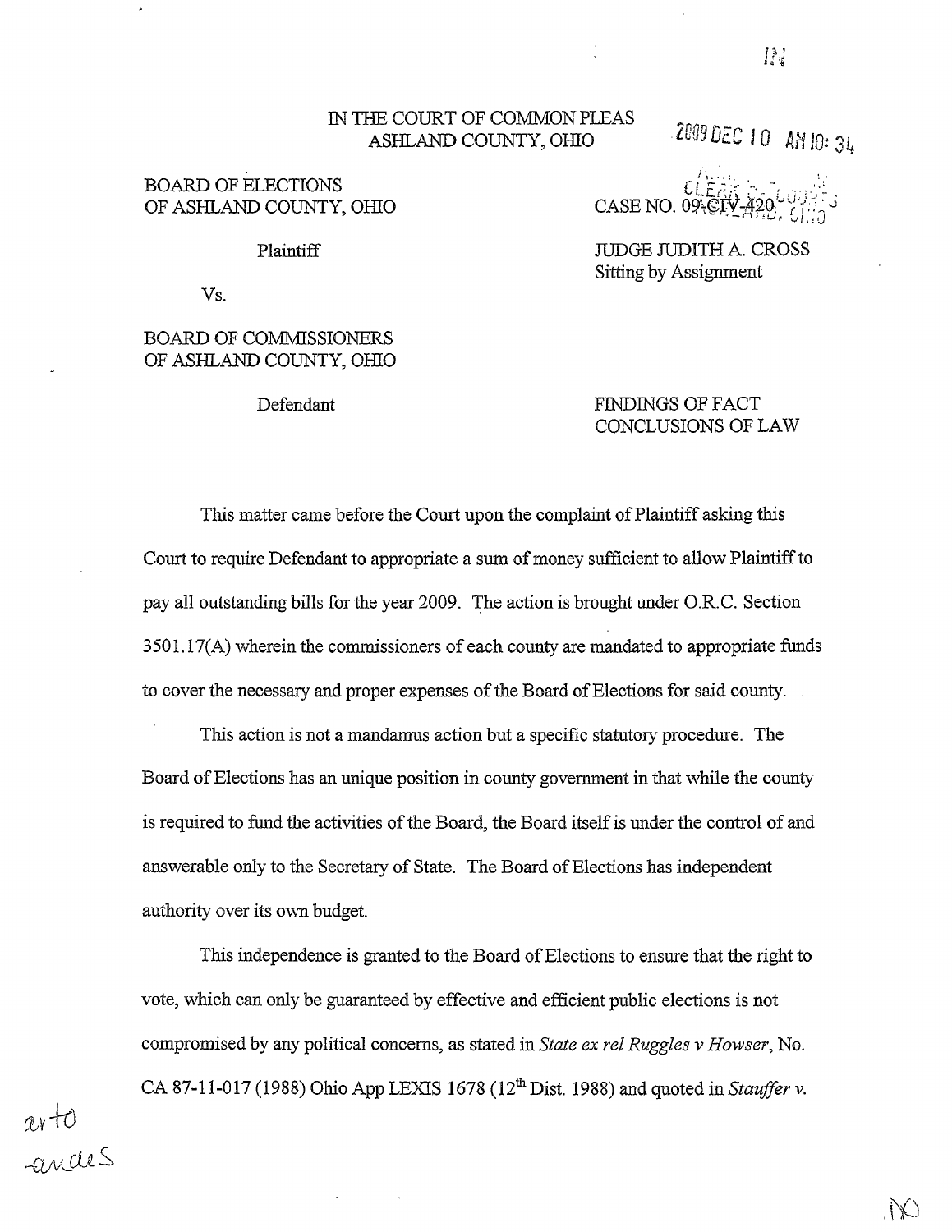*Miller,* 79 Ohio App 3d 100,606 N.E. 2d 1037 (1992). (As in *Stauffer,* this Court wants to make it clear that there is no allegation nor any evidence of any political maneuvering in the instant matter.)

The Commissioners do not have the right to approve, review or otherwise have any oversight over the Board of Elections necessary and proper expenses. The question then becomes whether the Commissioners can meet their burden of showing that the expenses are unreasonable or unnecessary, as they oppose the allocation of the funds. The definition of "necessary and proper" which has been used by courts is that given in Black's Law Dictionary: "that which is reasonably sufficient to meet a statutory duty". (Quoted in *Stauffer*) The Commissioners failed to show by a preponderance of the evidence that the expenses to be covered by the asked for additional appropriation are unreasonable or unnecessary to complete the statutory duty of the Board of Elections.

The Commissioners argue that the financial status of Ashland County is such that the extra appropriation asked for by the Board of Elections is too much of a hardship, and therefore even though the County is mandated to pay the necessary and proper expenses it should be excused on the grounds of hardship. It is apparent to the Court that Ashland County is, as are many counties, facing difficult financial times. However, as pointed out in *State ex rel Weaver v Lake Co. Ed OfComm 'rs* (1991), 62 Ohio St. 3d 204, this hardship cannot by itself determine the required amount of funding. *State ex rel Weaver* dealt with funding for a court, and not a Board of elections, but the statutory requirement to fund the Board of Elections is at least equal to the requirement to adequately fund the court, so the same considerations apply.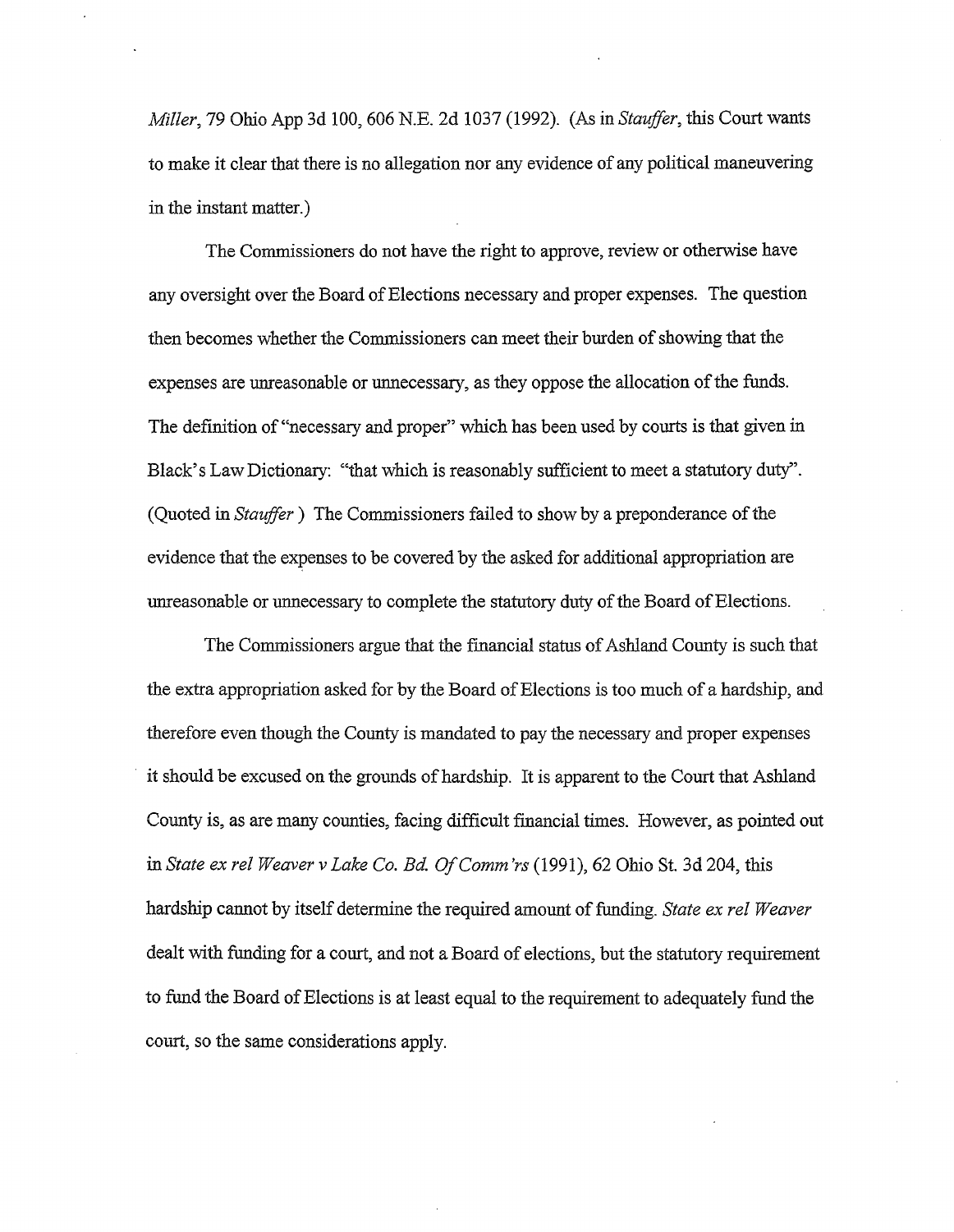O.R.C. 3501.17 sets out the procedure, which the Board of Elections has followed, for requesting the Common Pleas court to determine the amount of an appropriation it (the Court) considers necessary and proper. The Board of Elections request an additional appropriation of \$25,684 for the year 2009. The original appropriation for the Board of Elections for 2009 was \$347,820.96. This amount was reduced to \$319,994.00 in March of 2009, and further reduced in June, 2009 to \$302,602.00. Allowing the Board the requested \$25,684 would bring their actual appropriation for 2009 to \$328,286; which is less than the original appropriation of \$347,820.96. The Board of Elections was also required to spend 2009 monies to pay bills incurred in 2008, in the amount of \$22, 757.

The Court therefore finds the appropriation for the Board of Elections should be increased for the year 2009 in the amount of \$25,684.00 for necessary and proper expenses incurred in the performance of the statutory duties of the Board. Further, all attorney expenses incurred in this action, both for the Board of Elections and for the Board of Commissioners, shall be paid by the Board of Commissioners and shall not be charged to the Board of Elections appropriation.

 $\frac{1}{\text{width}}$  A Cross Indee

g by Assigmnent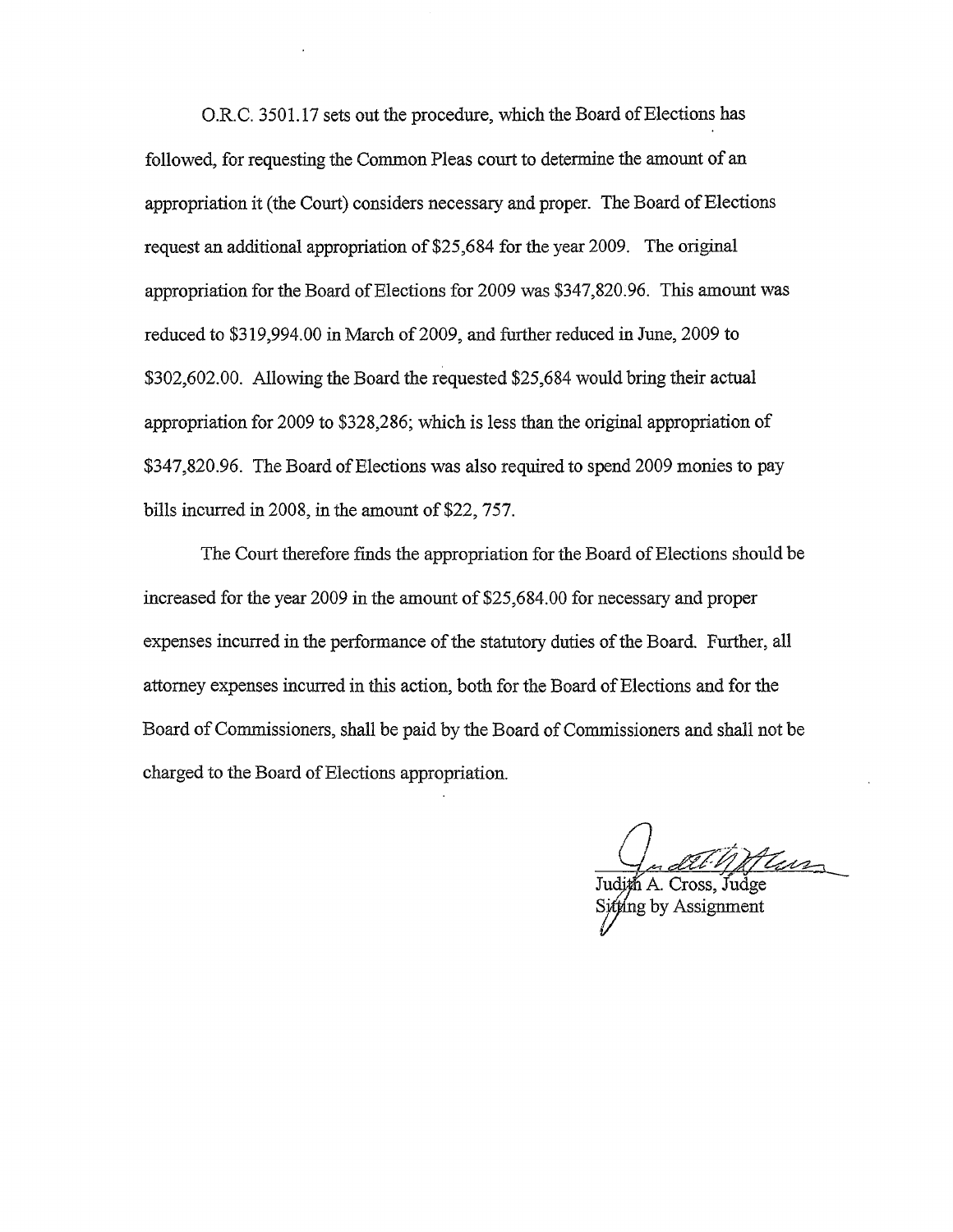#### IN THE COURT OF COMMON PLEAS ASHLAND COUNTY, OHIO

## BOARD OF ELECTIONS OF ASHLAND COUNTY, OHIO CASE NO. 09-CIV-420

Plaintiff JUDGE JUDITH A. CROSS (Sitting by Assignment)

Vs.

nales

## BOARD OF COMMISSIONERS OF ASHLAND COUNTY, OHIO

#### Defendant JUDGMENT ENTRY

1 1 # 9

This matter came before the Court under O.R.C. Section 3501.17(A) with a request by the Board of Elections of Ashland County, Ohio for the Court to determine an amount for an additional appropriation of funds for the 2009 year to pay necessary and proper expenses incurred by the Board of Elections in performing its statutory duty. The Board of Commissioners of Ashland County, Ohio opposed said appropriation, claiming the expenses were not necessary and proper, and further claiming financial hardship.

The Court finds the Board of Commissioners failed to show the expenses were not necessary and proper, and further that the claim of financial hardship by itself does not justify the failure to adequately fund the Board of Elections.

Therefore, the Court ORDERS that the Board of Commissioners of Ashland County, Ohio increase the 2009 appropriation for the Board of Elections of Ashland County, Ohio by the amount ofTwenty-five Thousand Six Hundred and Eighty-four Dollars (\$25,684.00). The Court further ORDERS that any and all attorney expenses Ai1 ID: 34